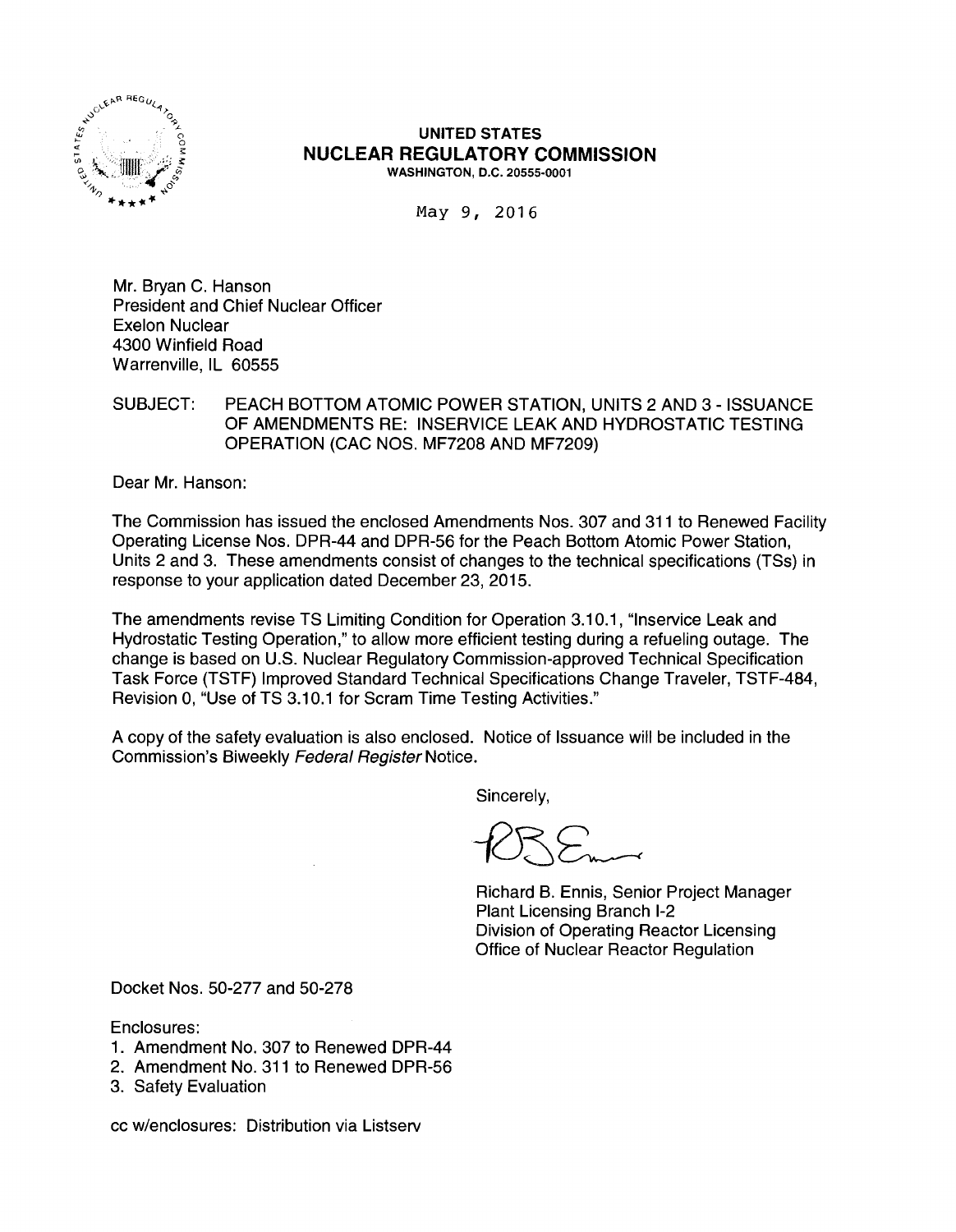

#### **UNITED STATES NUCLEAR REGULATORY COMMISSION**  WASHINGTON, D.C. 20555-0001

## EXELON GENERATION COMPANY, LLC

## PSEG NUCLEAR LLC

## DOCKET NO. 50-277

## PEACH BOTTOM ATOMIC POWER STATION, UNIT 2

### AMENDMENT TO RENEWED FACILITY OPERATING LICENSE

Amendment No. 307 Renewed License No. DPR-44

- 1. The Nuclear Regulatory Commission (the Commission) has found that:
	- A. The application for amendment by Exelon Generation Company, LLC (Exelon Generation Company) and PSEG Nuclear LLC (the licensees), dated December 23, 2015, complies with the standards and requirements of the Atomic Energy Act of 1954, as amended (the Act), and the Commission's rules and regulations set forth in 10 CFR Chapter I;
	- B. The facility will operate in conformity with the application, the provisions of the Act, and the rules and regulations of the Commission;
	- C. There is reasonable assurance (i) that the activities authorized by this amendment can be conducted without endangering the health and safety of the public, and (ii) that such activities will be conducted in compliance with the Commission's regulations;
	- D. The issuance of this amendment will not be inimical to the common defense and security or to the health and safety of the public; and
	- E. The issuance of this amendment is in accordance with 10 CFR Part 51 of the Commission's regulations and all applicable requirements have been satisfied.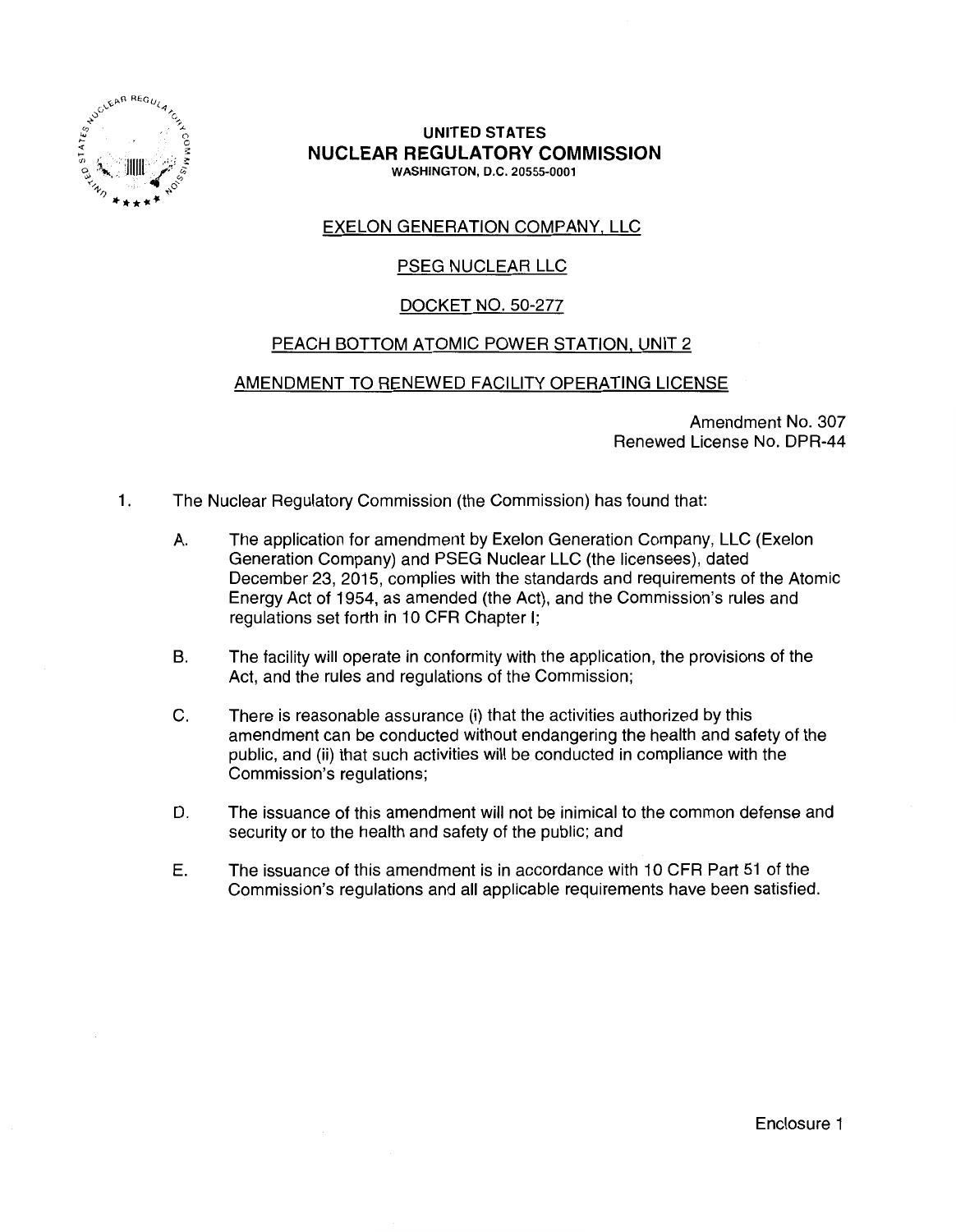- 2. Accordingly, the license is amended by changes to the Technical Specifications as indicated in the attachment to this license amendment, and paragraph 2.C(2) of Renewed Facility Operating License No. DPR-44 is hereby amended to read as follows:
	- (2) Technical Specifications

The Technical Specifications contained in Appendices A and B, as revised through Amendment No. 307, are hereby incorporated in the license. Exelon Generation Company shall operate the facility in accordance with the Technical Specifications.

3. This license amendment is effective as of its date of issuance and shall be implemented within 60 days.

FOR THE NUCLEAR REGULATORY COMMISSION

 $^{\prime}$ ogb  $\cancel{AQ}$  .

Douglas A. Broaddus, Chief Plant Licensing Branch 1-2 Division of Operating Reactor Licensing Office of Nuclear Reactor Regulation

Attachment:

Changes to the Technical Specifications and Renewed Facility Operating License

Date of Issuance: May 9, 2016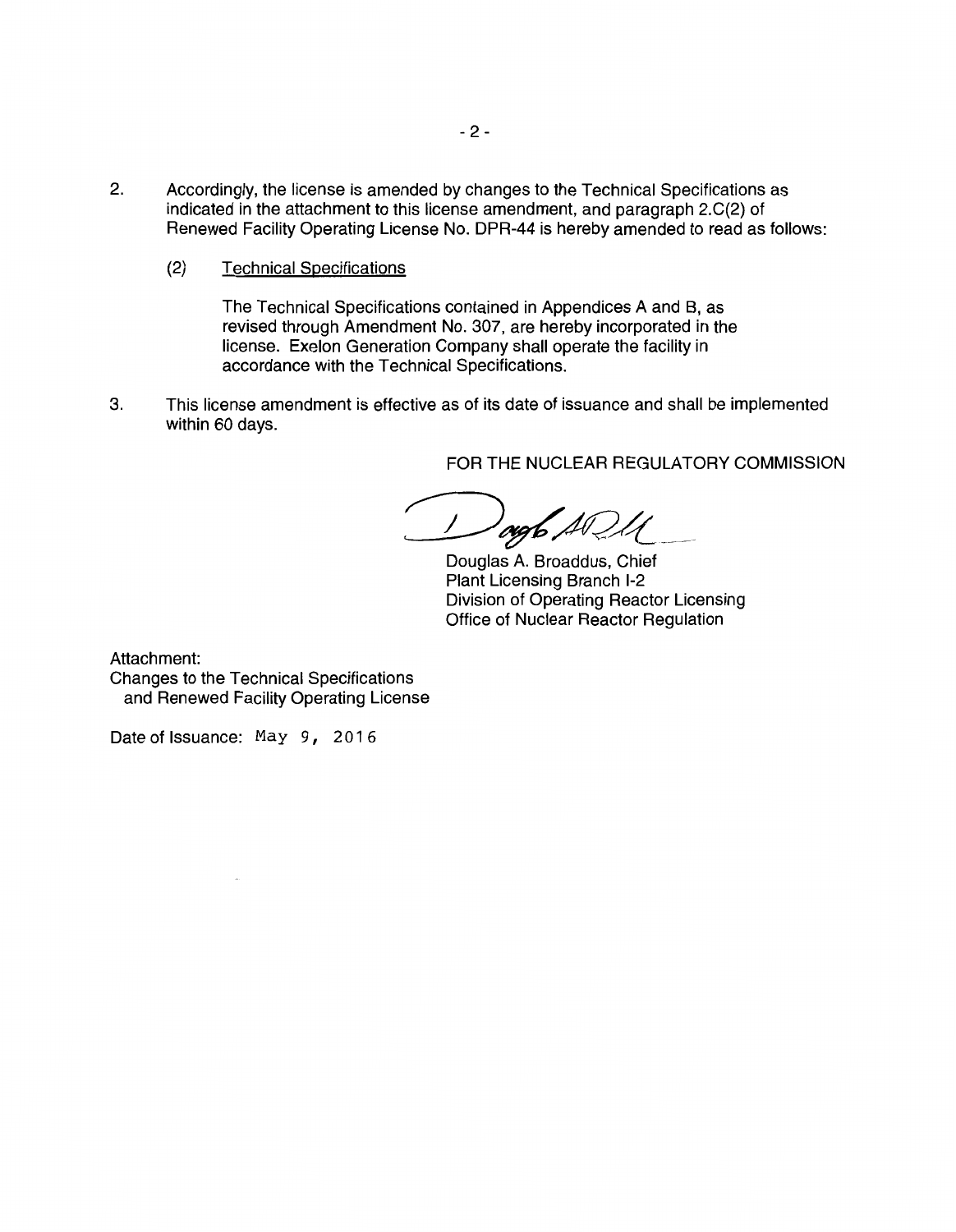#### ATTACHMENT TO LICENSE AMENDMENT NO. 307

#### RENEWED FACILITY OPERATING LICENSE NO. DPR-44

#### DOCKET NO. 50-277

Replace the following page of the Renewed Facility Operating License with the attached revised page. The revised page is identified by amendment number and contains a marginal line indicating the area of change.

| Remove | <b>Insert</b> |
|--------|---------------|
| 3      |               |

Replace the following page of the Appendix A Technical Specifications with the attached revised page. The revised page is identified by amendment number and contains a marginal line indicating the area of change.

> **Remove**  $3.10 - 1$

Insert 3.10-1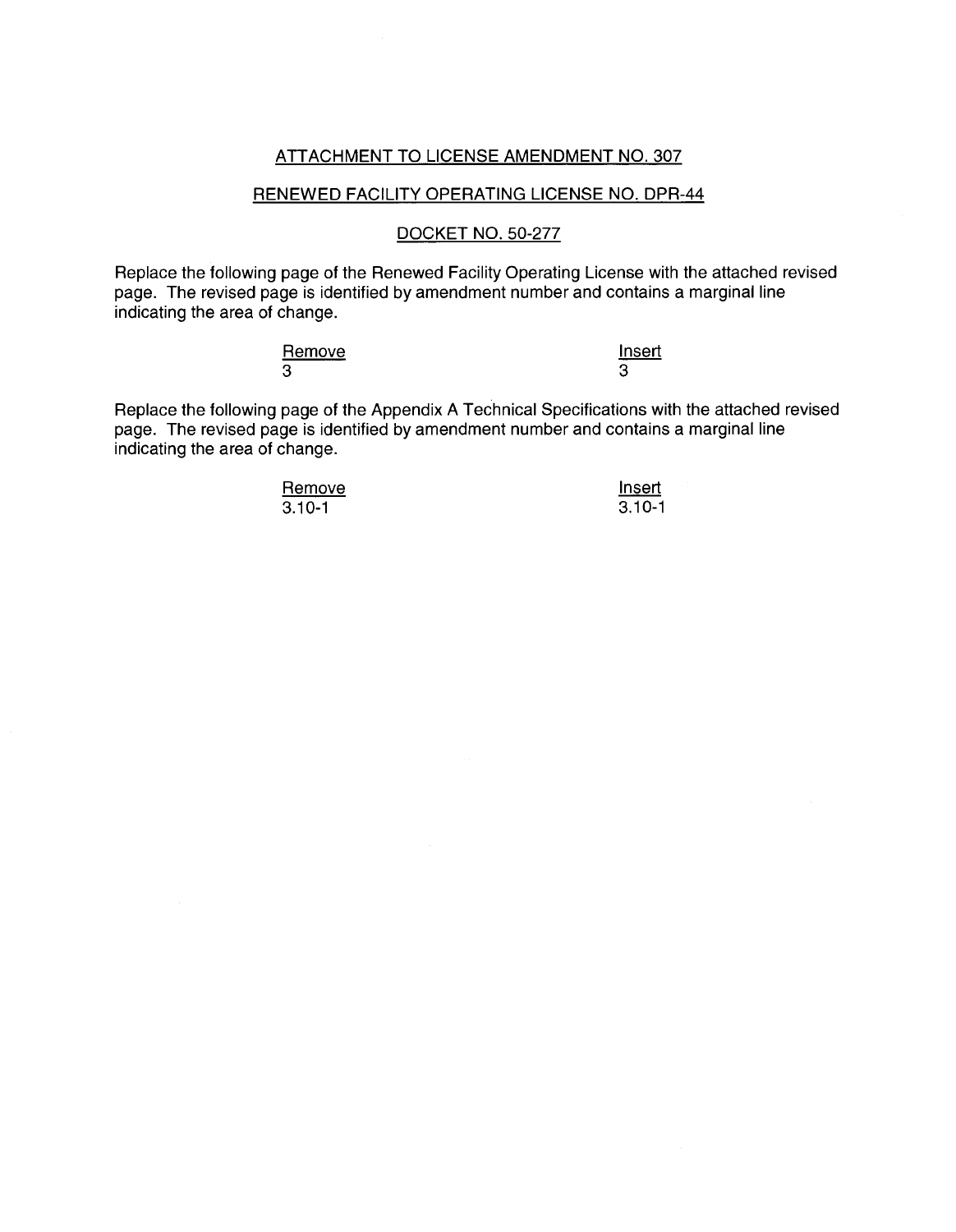- (5) Exelon Generation Company, pursuant to the Act and 10 CFR Parts 30 and 70, to possess, but not to separate, such byproduct and special nuclear material as may be produced by operation of the facility, and such Class B and Class C low-level radioactive waste as may be produced by the operation of Limerick Generating Station, Units 1 and 2.
- C. This renewed license shall be deemed to contain and is subject to the conditions specified in the following Commission regulations in 10 CFR Chapter I: Part 20, Section 30.34 of Part 30, Section 40.41 of Part 40, Section 50.54 of Part 50, and Section 70.32 of Part 70; all applicable provisions of the Act and the rules, regulations, and orders of the Commission now or hereafter in effect; and is subject to the additional conditions specified below:
	- (1) Maximum Power Level

Exelon Generation Company is authorized to operate the Peach Bottom Atomic Power Station, Unit 2, at steady state reactor core power levels not in excess of 3951 megawatts thermal.

(2) Technical Specifications

The Technical Specifications contained in Appendices A and B, as revised through Amendment No. 307, are hereby incorporated in the license. Exelon Generation Company shall operate the facility in accordance with the Technical Specifications.

(3) Physical Protection

Exelon Generation Company shall fully implement and maintain in effect all provisions of the Commission-approved physical security, training and qualification, and safeguards contingency plans including amendments made pursuant to provisions of the Miscellaneous Amendments and Search Requirements revisions to 10 CFR 73.55 (51 FR 27817 and 27822), and the authority of 10 CFR 50.90 and 10 CFR 50.54(p). The combined set of plans<sup>1</sup>, submitted by letter dated May 17, 2006, is entitled: "Peach Bottom Atomic Power Station Security Plan, Training and Qualification Plan, Safeguards Contingency Plan, and Independent Spent Fuel Storage Installation Security Program, Revision 3." The set contains Safeguards Information protected under 10 CFR 73.21.

Exelon Generation Company shall fully implement and maintain in effect all provisions of the Commission-approved cyber security plan (CSP), including changes made pursuant to the authority of 10 CFR 50.90 and 10 CFR 50.54(p). The Exelon Generation Company CSP was approved by License Amendment No. 281 and modified by Amendment No. 301.

(4) Fire Protection

The Exelon Generation Company shall implement and maintain in effect all provisions of the approved fire protection program as described in the Updated Final Safety Analysis Report for the facility, and as approved in the NRC Safety Evaluation Report (SER) dated May 23, 1979, and Supplements dated August 14, September 15, October 10 and November 24, 1980, and in the NRC SERs dated September 16, 1993, and August 24, 1994, subject to the following provision:

Renewed License No. DPR-44 Revised by letter dated October 28, 2004 Revised by letter dated May 29, 2007 Amendment No. 307

I

<sup>&</sup>lt;sup>1</sup> The Training and Qualification Plan and Safeguards Contingency Plan are Appendices to the Security Plan.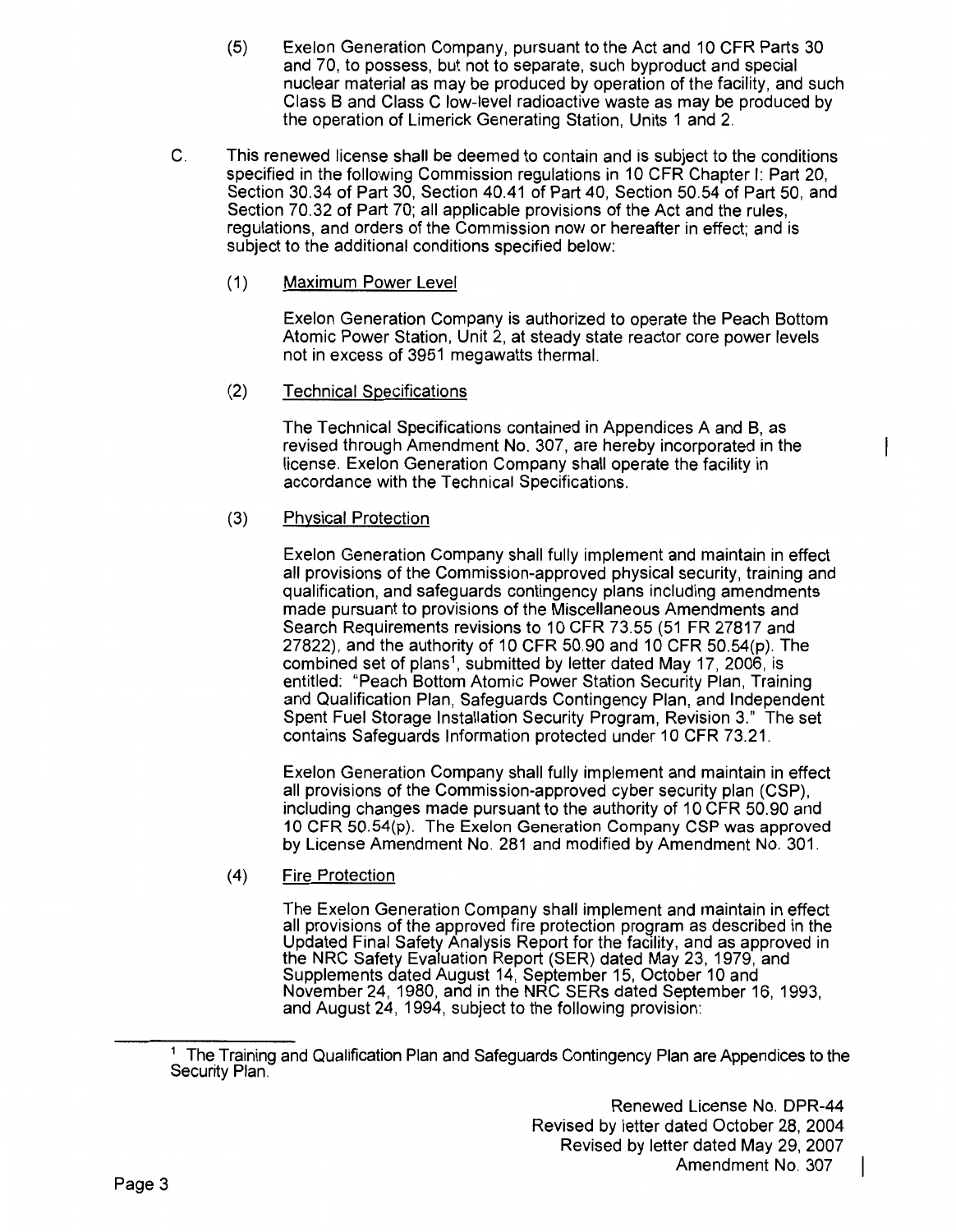Inservice Leak and Hydrostatic Testing Operation 3.10.1

#### 3.10 SPECIAL OPERATIONS

#### 3.10.1 Inservice Leak and Hydrostatic Testing Operation

- LCO 3.10.1 The average reactor coolant temperature specified in Table 1.1-1 for MODE 4 may be changed to "NA," and operation considered not to be in MODE 3; and the requirements of LCO 3.4.8, "Residual Heat Removal (RHR) Shutdown Cooling System-Cold Shutdown," may be suspended to allow reactor coolant temperature  $> 212$ °F:
	- For performance of an inservice leak or hydrostatic test,
	- As a consequence of maintaining adequate pressure for an inservice leak or hydrostatic test, or
	- As a consequence of maintaining adequate pressure for control rod scram time testing initiated in conjunction with an inservice leak or hydrostatic test,

provided the following MODE 3 LCOs are met:

- a. LCO 3.3.6.2, "Secondary Containment Isolation Instrumentation," Functions 1, 3, and 4 of Table 3.3.6.2-1;
- b. LCO 3.6.4.1, "Secondary Containment";
- c. LCO 3.6.4.2, "Secondary Containment Isolation Valves (SCIVs)"; and
- d. LCO 3.6.4.3, "Standby Gas Treatment (SGT) System."

APPLICABILITY: MODE 4 with average reactor coolant temperature> 212°F.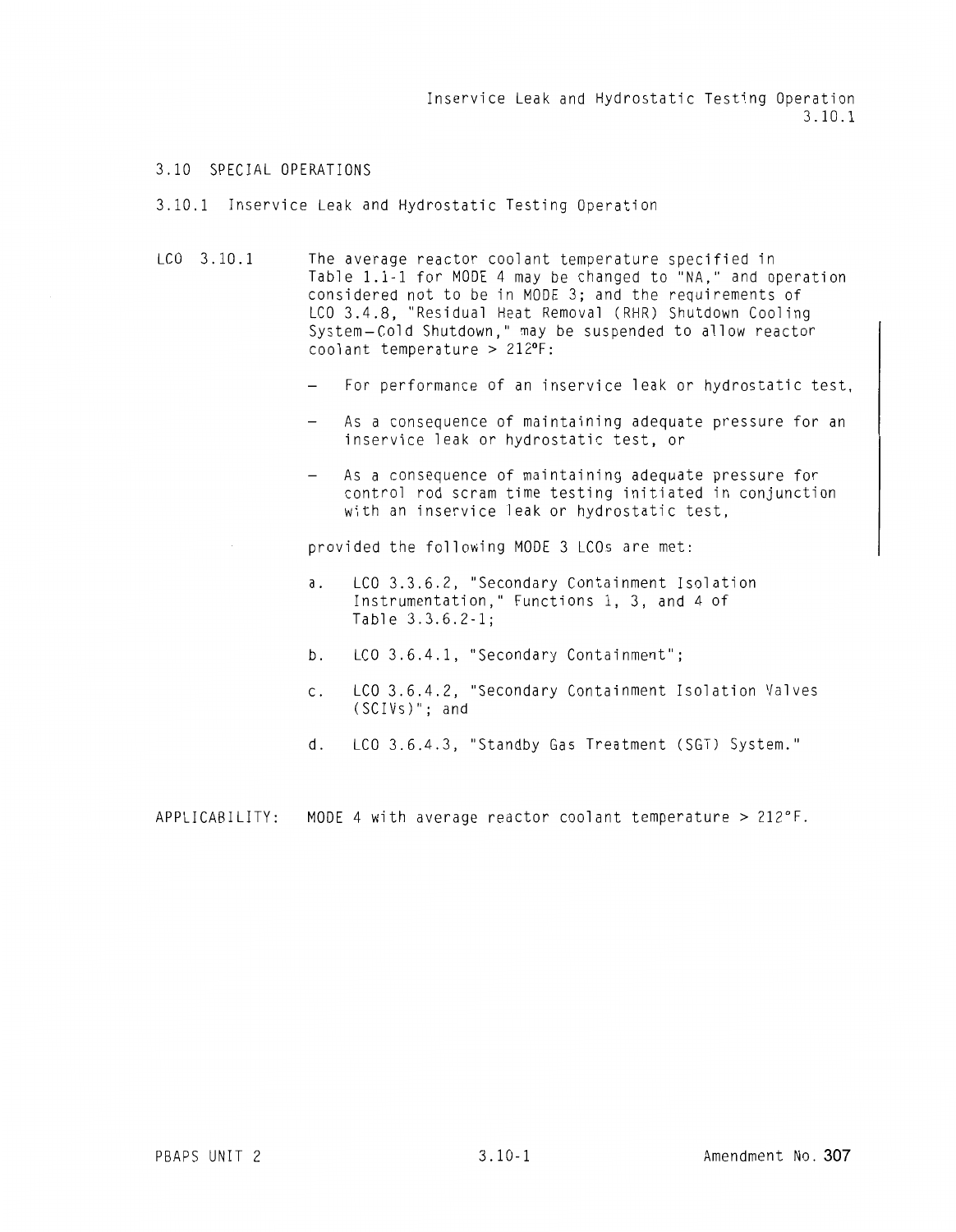

# **UNITED STATES NUCLEAR REGULATORY COMMISSION**

WASHINGTON, D.C. 20555-0001

## EXELON GENERATION COMPANY, LLC

## PSEG NUCLEAR LLC

## DOCKET NO. 50-278

## PEACH BOTTOM ATOMIC POWER STATION. UNIT 3

## AMENDMENT TO RENEWED FACILITY OPERATING LICENSE

Amendment No. 311 Renewed License No. DPR-56

- 1. The Nuclear Regulatory Commission (the Commission) has found that:
	- A. The application for amendment by Exelon Generation Company, LLC (Exelon Generation Company) and PSEG Nuclear LLC (the licensees), dated December 23, 2015, complies with the standards and requirements of the Atomic Energy Act of 1954, as amended (the Act), and the Commission's rules and regulations set forth in 10 CFR Chapter I;
	- B. The facility will operate in conformity with the application, the provisions of the Act, and the rules and regulations of the Commission;
	- C. There is reasonable assurance (i) that the activities authorized by this amendment can be conducted without endangering the health and safety of the public, and (ii) that such activities will be conducted in compliance with the Commission's regulations;
	- D. The issuance of this amendment will not be inimical to the common defense and security or to the health and safety of the public; and
	- E. The issuance of this amendment is in accordance with 1 O CFR Part 51 of the Commission's regulations and all applicable requirements have been satisfied.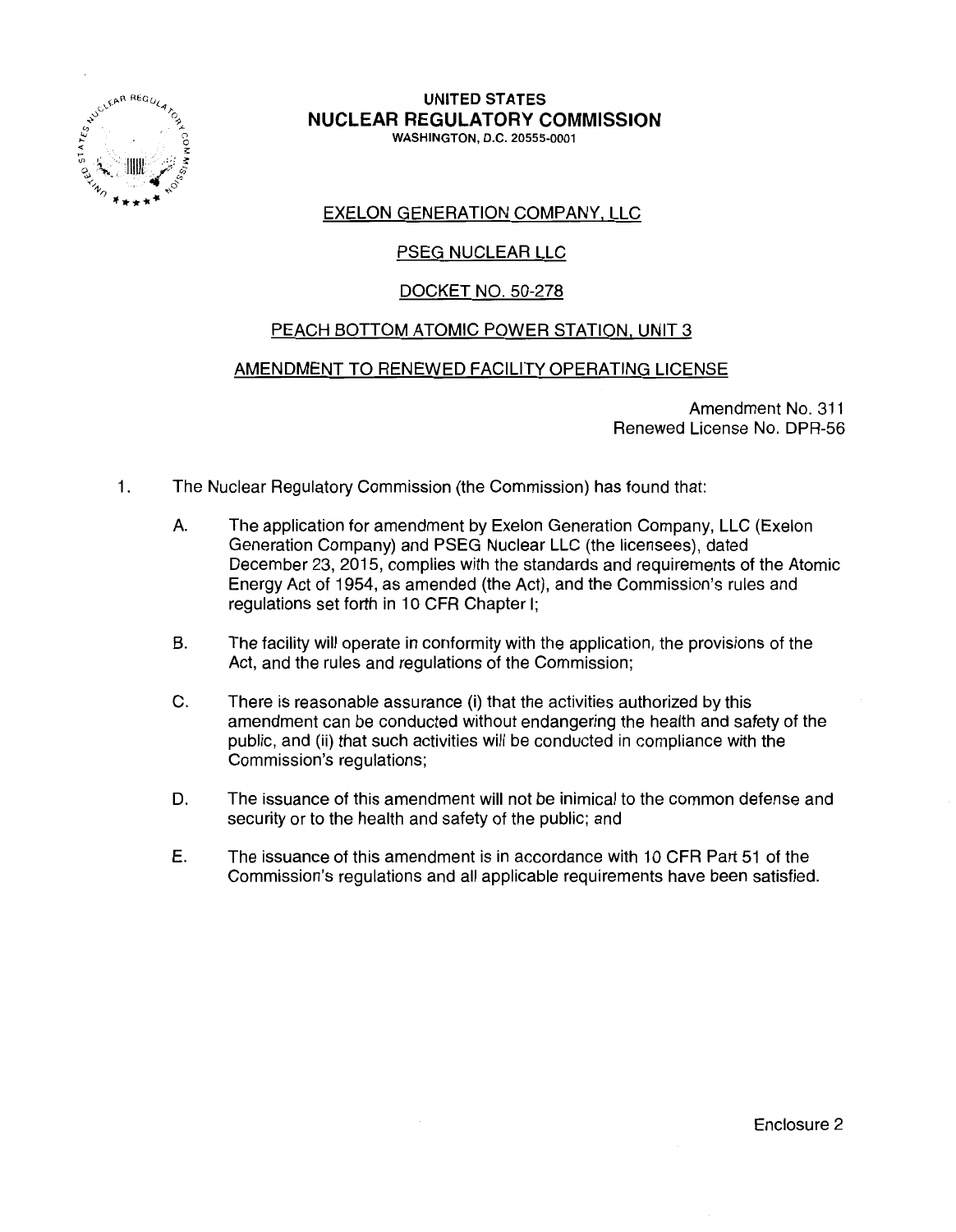- 2. Accordingly, the license is amended by changes to the Technical Specifications as indicated in the attachment to this license amendment, and paragraph 2.C(2) of Renewed Facility Operating License No. DPR-56 is hereby amended to read as follows:
	- (2) Technical Specifications

The Technical Specifications contained in Appendices A and B, as revised through Amendment No. 311, are hereby incorporated in the license. Exelon Generation Company shall operate the facility in accordance with the Technical Specifications.

3. This license amendment is effective as of its date of issuance and shall be implemented within 60 days.

FOR THE NUCLEAR REGULATORY COMMISSION

!ongC A1<

Douglas A. Broaddus, Chief Plant Licensing Branch 1-2 Division of Operating Reactor Licensing Office of Nuclear Reactor Regulation

Attachment: Changes to the Technical Specifications and Renewed Facility Operating License

Date of Issuance: May 9, 2016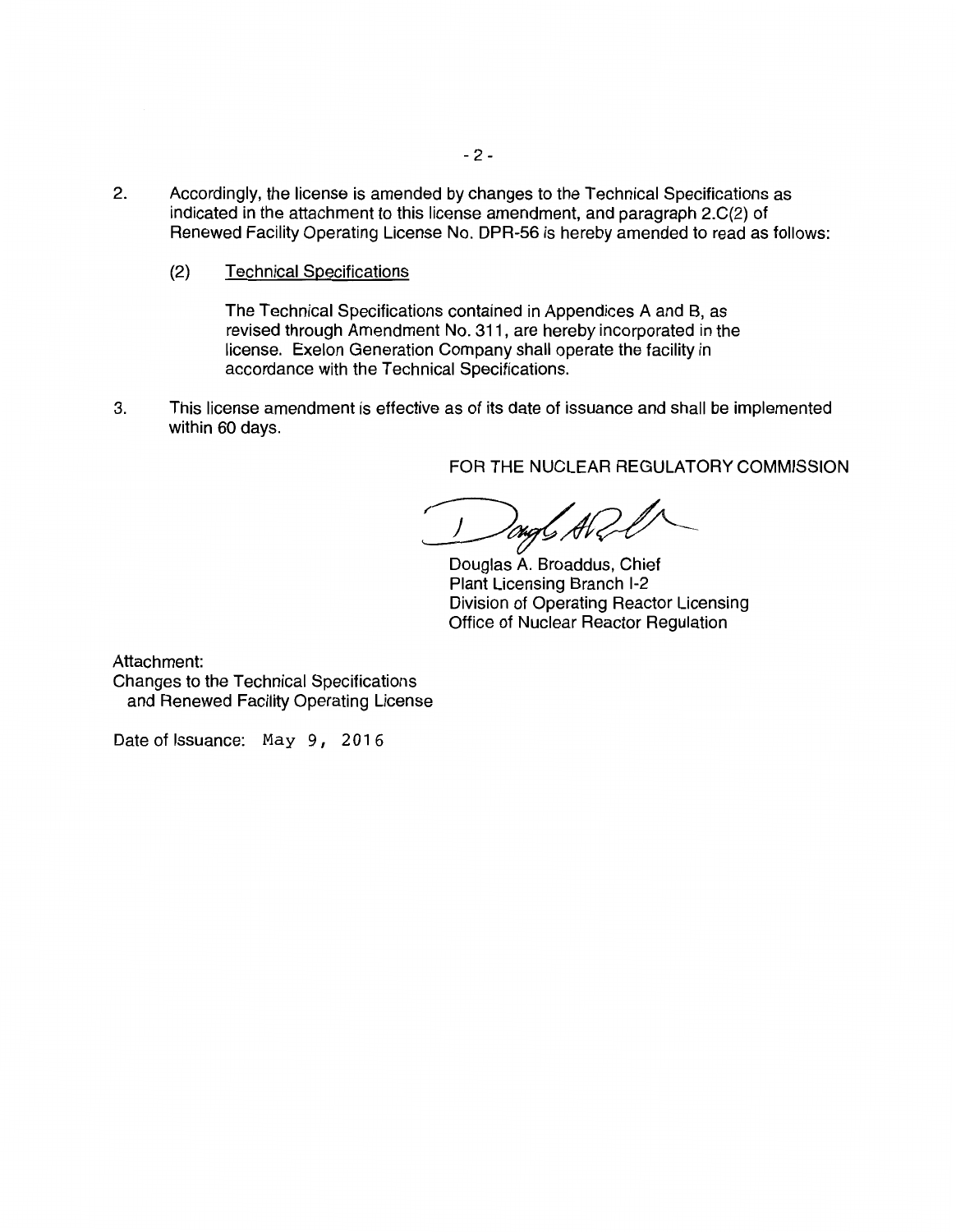#### ATTACHMENT TO LICENSE AMENDMENT NO. 311

#### RENEWED FACILITY OPERATING LICENSE NO. DPR-56

#### DOCKET NO. 50-278

Replace the following page of the Renewed Facility Operating License with the attached revised page. The revised page is identified by amendment number and contains a marginal line indicating the area of change.

| Remove | insert |
|--------|--------|
| 3      |        |

Replace the following page of the Appendix A Technical Specifications with the attached revised page. The revised page is identified by amendment number and contains a marginal line indicating the area of change.

> **Remove**  $3.10 - 1$

**Insert**  $3.10 - 1$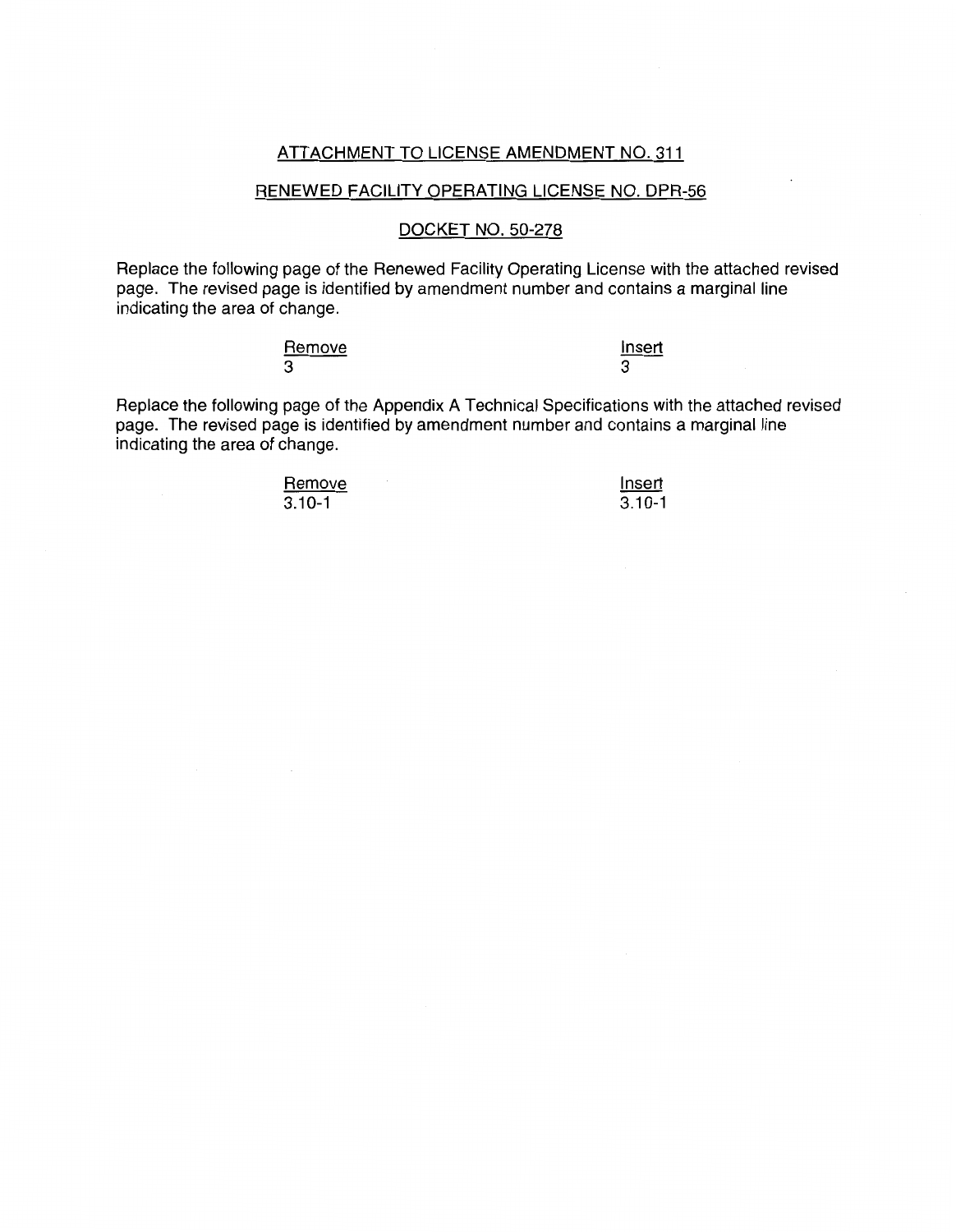- (5) Exelon Generation Company, pursuant to the Act and 10 CFR Parts 30 and 70, to possess, but not to separate, such byproduct and special nuclear material as may be produced by operation of the facility, and such Class B and Class C low-level radioactive waste as may be produced by the operation of Limerick Generating Station, Units 1 and 2.
- C. This renewed license shall be deemed to contain and is subject to the conditions specified in the following Commission regulations in 10 CFR Chapter I: Part 20, Section 30.34 of Part 30, Section 40.41 of Part 40, Section 50.54 of Part 50, and Section 70.32 of Part 70; all applicable provisions of the Act and the rules, regulations, and orders of the Commission now or hereafter in effect; and is subject to the additional conditions specified below:
	- (1) Maximum Power Level

Exelon Generation Company is authorized to operate the Peach Bottom Atomic Power Station, Unit No. 3, at steady state reactor core power levels not in excess of 3951 megawatts thermal.

(2) Technical Specifications

The Technical Specifications contained in Appendices A and B, as revised through Amendment No. 311, are hereby incorporated in the license. Exelon Generation Company shall operate the facility in accordance with the Technical Specifications.

## (3) Physical Protection

Exelon Generation Company shall fully implement and maintain in effect all provisions of the Commission-approved physical security, training and qualification, and safeguards contingency plans including amendments made pursuant to provisions of the Miscellaneous Amendments and Search Requirements revisions to 10 CFR 73.55 (51 FR 27817 and 27822), and the authority of 10 CFR 50.90 and 10 CFR 50.54(p). The combined set of plans<sup>1</sup>, submitted by letter dated May 17, 2006, is entitled: "Peach Bottom Atomic Power Station Security Plan, Training and Qualification Plan, Safeguards Contingency Plan, and Independent Spent Fuel Storage Installation Security Program, Revision 3." The set contains Safeguards Information protected under 10 CFR 73.21.

Exelon Generation Company shall fully implement and maintain in effect all provisions of the Commission-approved cyber security plan (CSP), including changes made pursuant to the authority of 10 CFR 50.90 and 10 CFR 50.54(p). The Exelon Generation Company CSP was approved by License Amendment No. 283 and modified by Amendment No. 304.

<sup>&</sup>lt;sup>1-</sup>The Training and Qualification Plan and Safeguards Contingency Plan and Appendices to the Security Plan.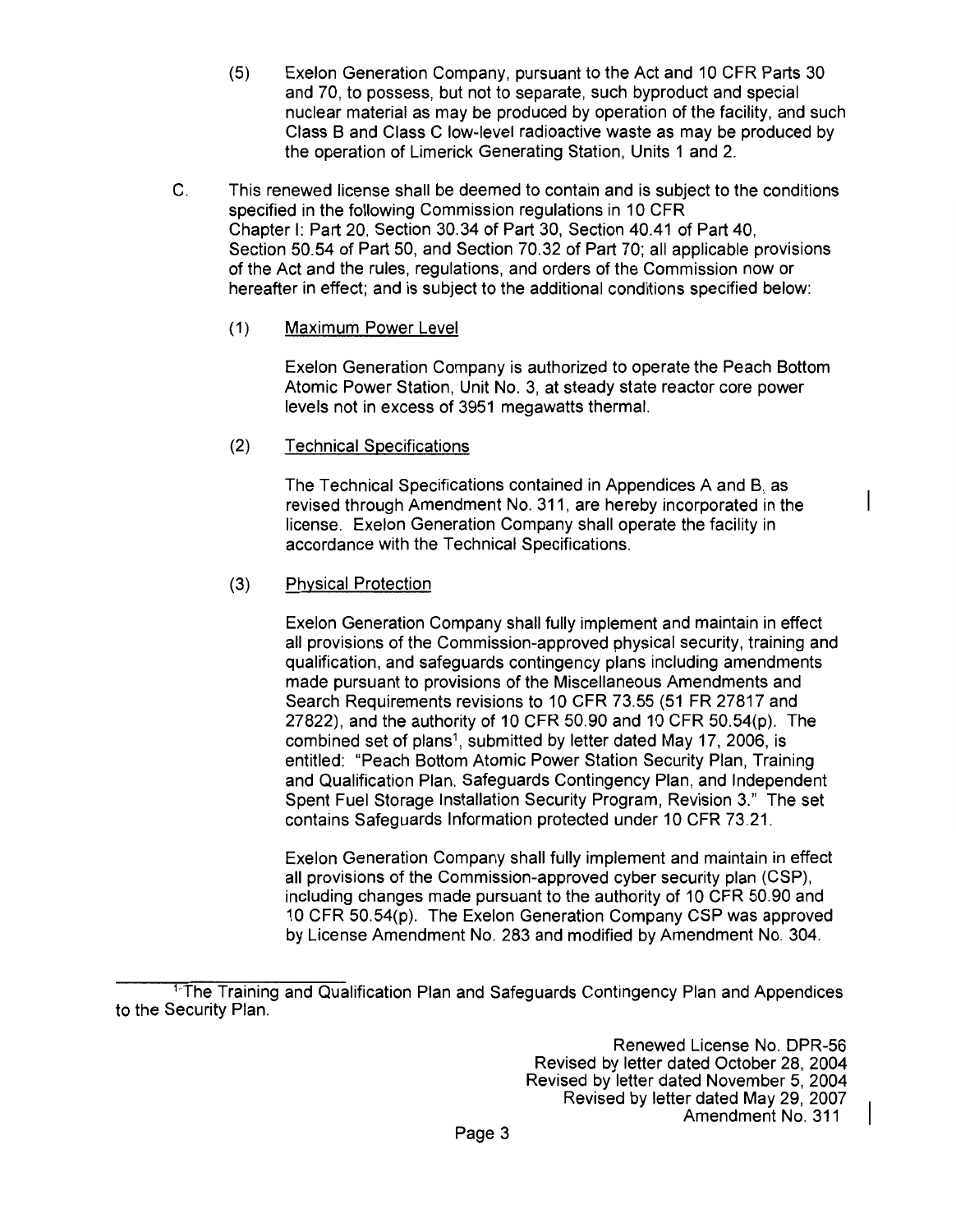Inservice Leak and Hydrostatic Testing Operation 3.10.1

#### 3.10 SPECIAL OPERATIONS

3.10.1 Inservice Leak and Hydrostatic Testing Operation

- LCO 3.10.1 The average reactor coolant temperature specified in Table 1.1-1 for MODE 4 may be changed to "NA," and operation considered not to be in MODE 3; and the requirements of LCO 3.4.8, "Residual Heat Removal (RHR) Shutdown Cooling System-Cold Shutdown," may be suspended to allow reactor  $\frac{1}{2}$ coolant temperature > 212°F:
	- For performance of an inservice leak or hydrostatic test,
	- As a consequence of maintaining adequate pressure for an inservice leak or hydrostatic test, or
	- As a consequence of maintaining adequate pressure for control rod scram time testing initiated in conjunction with an inservice leak or hydrostatic test,

provided the following MODE 3 LCOs are met:

- a. LCO 3.3.6.2, "Secondary Containment Isolation Instrumentation," Functions 1, 3, and 4 of Table 3.3.6.2-1;
- b. LCO 3.6.4.1, "Secondary Containment";
- c. LCO 3.6.4.2, "Secondary Containment Isolation Valves (SCIVs)"; and
- d. LCO 3.6.4.3, "Standby Gas Treatment (SGT) System."

APPLICABILITY: MODE 4 with average reactor coolant temperature > 212°F.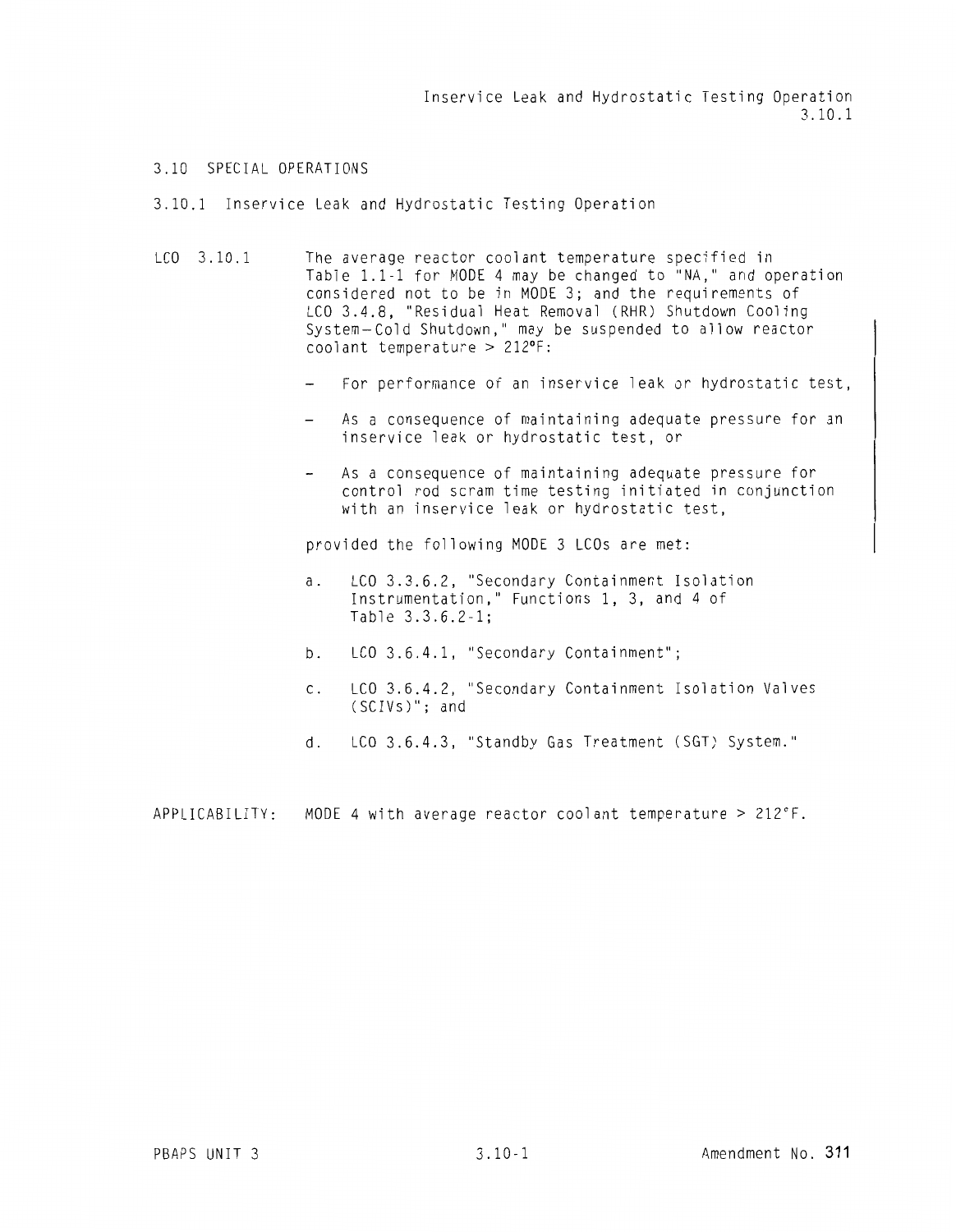

#### UNITED STATES NUCLEAR REGULATORY COMMISSION WASHINGTON, D.C. 20555-0001

## SAFETY EVALUATION BY THE OFFICE OF NUCLEAR REACTOR REGULATION

## RELATED TO AMENDMENT NO. 307 TO

## RENEWED FACILITY OPERATING LICENSE NO. DPR-44 AND

### AMENDMENT NO. 311 TO RENEWED FACILITY OPERATING LICENSE NO. DPR-56

## EXELON GENERATION COMPANY. LLC

## PSEG NUCLEAR LLC

## PEACH BOTTOM ATOMIC POWER STATION, UNITS 2 AND 3

## DOCKET NOS. 50-277 AND 50-278

## 1.0 INTRODUCTION

By application dated December 23, 2015 (Reference 1 ), Exelon Generation Company, LLC (Exelon, the licensee), submitted a license amendment request (LAR) for the Peach Bottom Atomic Power Station (PBAPS), Units 2 and 3. The amendments would modify Technical Specification (TS) Limiting Condition for Operation (LCO) 3.10.1, "lnservice Leak and Hydrostatic Testing Operation," to allow more efficient testing during a refueling outage. The specific changes are described below.

PBAPS TS Table 1.1-1, "MODES," defines Mode 4, "Cold Shutdown," as pertaining to plant conditions when the average reactor coolant temperature is less than or equal to 212 degrees Fahrenheit (°F). Table 1.1-1 defines Mode 3, "Hot Shutdown," as pertaining to plant conditions when the average reactor coolant temperature is greater than 212 °F. Currently, LCO 3.10.1 allows performance of an inservice leak or hydrostatic test with the average reactor coolant temperature greater than 212 °F, while considering operational conditions to still be in Mode 4, provided certain secondary containment LCOs are met. The amendments would revise LCO 3.10.1 to expand its scope to include operations where temperature exceeds 212  $\textdegree$ F: (1) as a consequence of maintaining adequate reactor pressure for an inservice leak or hydrostatic test, or (2) as a consequence of maintaining adequate reactor pressure for control rod scram time testing initiated in conjunction with an inservice leak or hydrostatic test.

The LAR is based on Technical Specification Task Force (TSTF) Improved Standard Technical Specifications Change Traveler, TSTF-484, Revision 0, "Use of TS 3.10.1 for Scram Time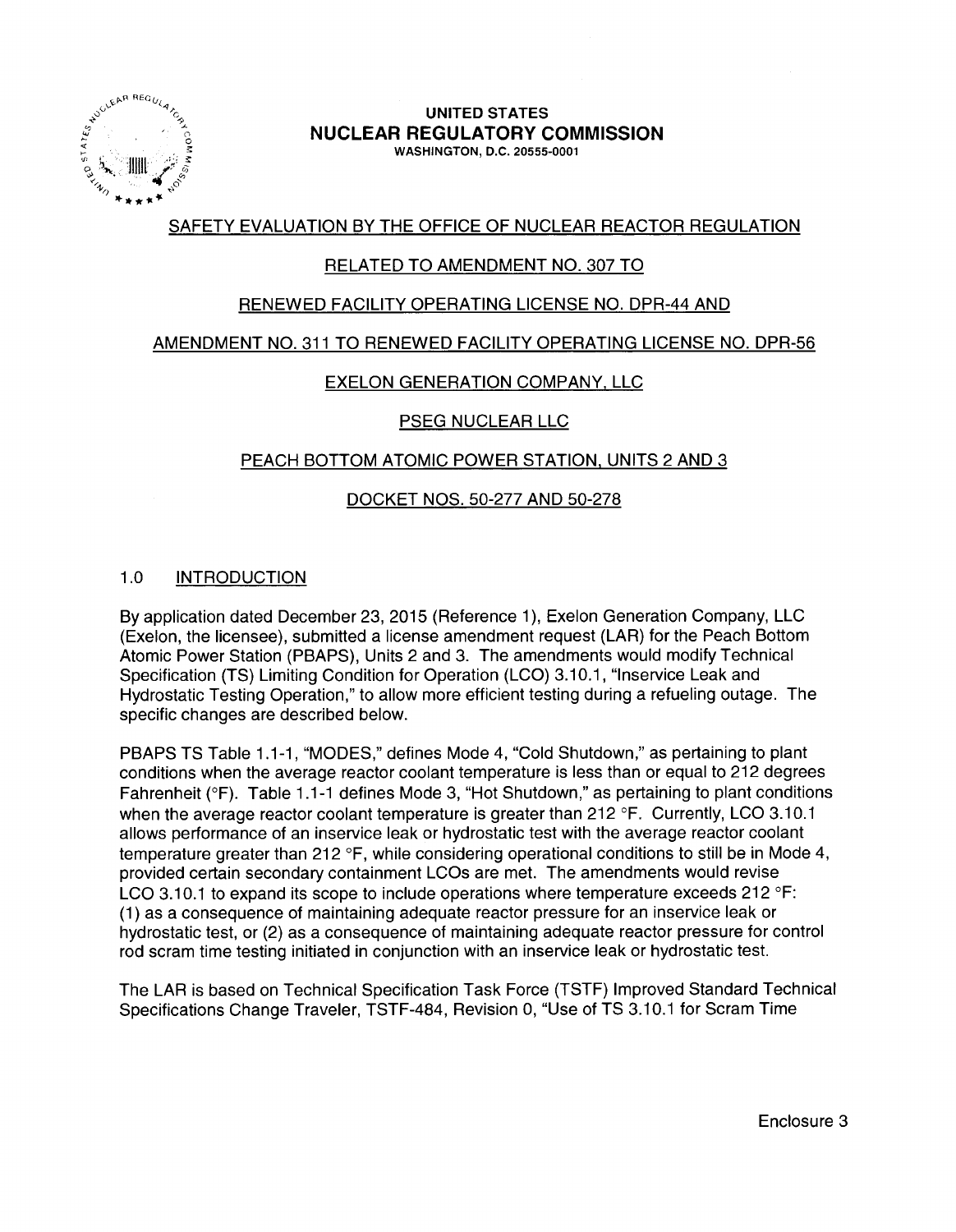Testing Activities" (Reference 2), which has been approved generically for the Standard Technical Specifications (STS) by the U.S. Nuclear Regulatory Commission (NRC or the Commission). A notice announcing the availability of a model application for TSTF-484 using the consolidated line item improvement process (CLllP) was published by the NRC staff in the Federal Register on November 27, 2006 (71 FR 68642). A model safety evaluation (SE) and no significant hazards determination for TSTF-484 was published by the NRC staff in the Federal Register on October 27, 2006 (71 FR 63050). Sections 2.0 and 3.0 of this SE are based on the TSTF-484 model SE with minor editorial changes and changes to reflect the following:

- 1) As noted above, PBAPS TS Table 1.1-1 defines Mode 4 as pertaining to plant conditions when the average reactor coolant temperature is less than or equal to 212 °F. The STS that form the basis for TSTF-484 (i.e., NUREG-1433, Revision 4, "Standard Technical Specifications General Electric BWR/4 Plants" (Reference 3), and NUREG-1434, Revision 4, "Standard Technical Specifications General Electric BWR/6 Plants" (Reference 4)), define Mode 4 as pertaining to plant conditions when the average reactor coolant temperature is less than or equal to 200 °F. The STS show the 200 °F value in brackets indicating that the value is plant-specific. As such, Sections 2.0 and 3.0 of this SE have been modified accordingly to reflect the Mode 4 temperature in accordance with the PBAPS TSs.
- 2) The model SE is based on a plant licensed to the General Design Criteria (GDC) as specified in Appendix A to Title 10 of the Code of Federal Regulations (10 CFR) Part 50, "General Design Criteria for Nuclear Power Plants." Since PBAPS was not licensed to the GDC in Appendix A to 10 CFR Part 50, Section 2.0 of this SE has been modified to add a discussion regarding the GDC applicable to PBAPS.

#### 2.0 REGULATORY EVALUATION

#### 2.1 General Design Criteria

The construction permit for PBAPS, Units 2 and 3, was issued by the Atomic Energy Commission (AEC) on January 31, 1968. As discussed in Appendix H to the PBAPS Updated Final Safety Analysis Report (UFSAR), during the construction/licensing process, both units were evaluated against the then-current AEC draft of the 27 GDC issued in November 1965. On July 11, 1967, the AEC published, for public comment in the Federal Register (32 FR 10213), a revised and expanded set of 70 draft GDC (hereinafter referred to as the "draft GDC"). Appendix H of the PBAPS UFSAR contains an evaluation of the design basis of PBAPS, Units 2 and 3, against the draft GDC. The licensee concluded that PBAPS, Units 2 and 3, conform to the intent of the draft GDC

On February 20, 1971, the AEC published in the Federal Register (36 FR 3255) a final rule that added Appendix A to 10 CFR Part 50, "General Design Criteria for Nuclear Power Plants" (hereinafter referred to as the "final GDC"). Differences between the draft GDC and final GDC include a consolidation from 70 to 64 criteria. As discussed in the NRC's Staff Requirements Memorandum for SECY-92-223, dated September 18, 1992 (Reference 5), the Commission decided not to apply the final GDC to plants with construction permits issued prior to May 21, 1971. At the time of promulgation of Appendix A to 10 CFR Part 50, the Commission stressed that the final GDC were not new requirements and were promulgated to more clearly articulate the licensing requirements and practice in effect at that time. Each plant licensed before the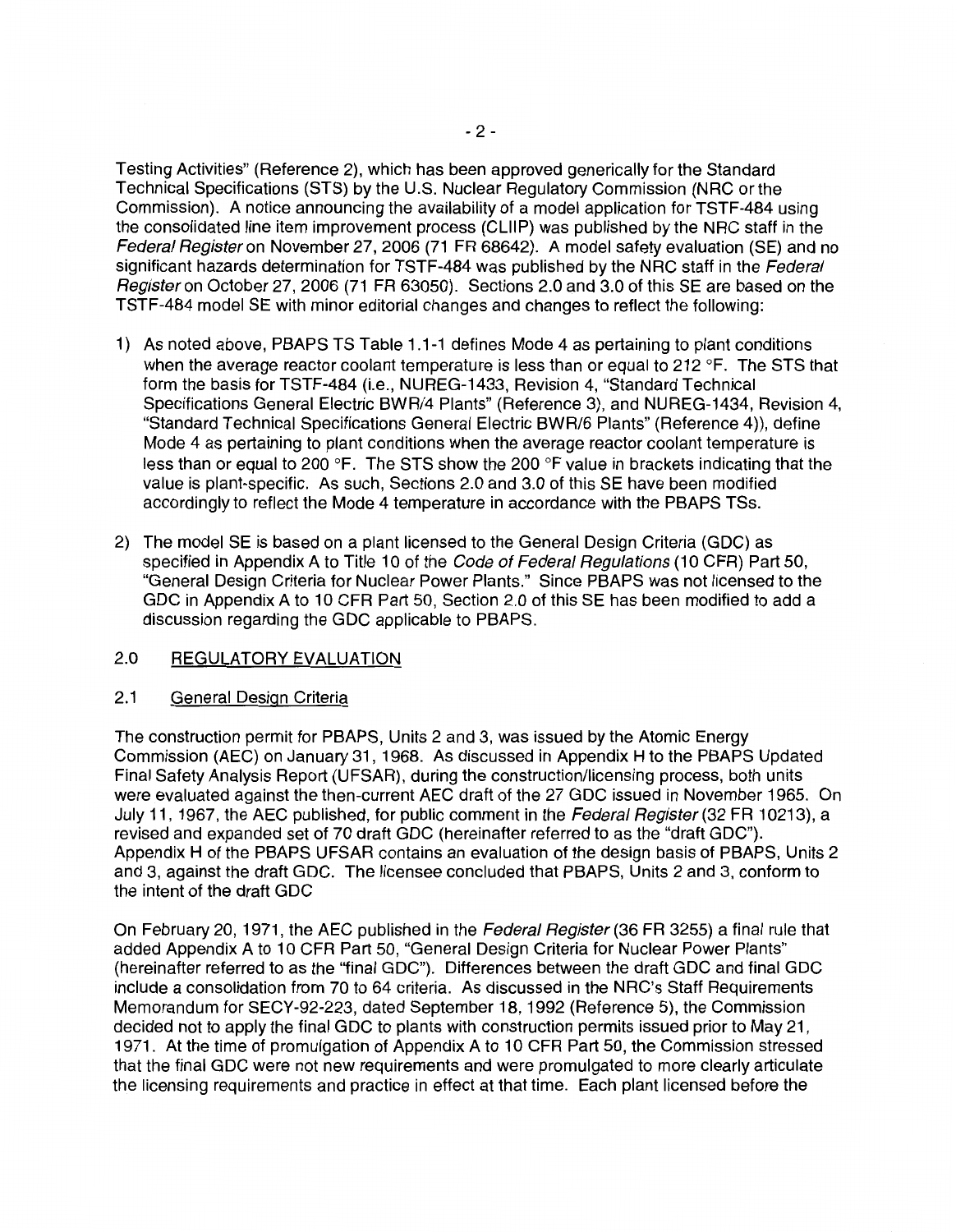final GDC were formally adopted was evaluated on a plant-specific basis determined to be safe and licensed by the Commission.

The licensee has made changes to the facility over the life of the plant that may have invoked the final GDC. The extent to which the final GDC have been invoked can be found in specific sections of the UFSAR and in other plant-specific design and licensing basis documentation.

The model SE for TSTF-484 states that 10 CFR Part 50, Appendix A, GDC-10, "Reactor design" (i.e., final GDC-10), is applicable to the proposed change to LCO 3.10.1. The NRC staff reviewed the PBAPS licensing basis and determined that final GDC-1 O is applicable to PBAPS. Accordingly, no changes to the text from the TSTF-484 model SE discussion regarding GDC-10. as shown below, was necessary.

#### 2.2 lnservice Leak and Hydrostatic Testing

The reactor coolant system (RCS) serves as a pressure boundary and also serves to provide a flow path for the circulation of coolant past the fuel. In order to maintain RCS integrity, Section XI of the American Society of Mechanical Engineers (ASME) Boiler and Pressure Vessel Code (Code) requires periodic hydrostatic and leakage testing. Hydrostatic tests are required to be performed once every 10 years, and leakage tests are required to be performed each refueling outage. Appendix G to 10 CFR Part 50 states that pressure tests and leak tests of the reactor vessel that are required by Section XI of the ASME Code must be completed before the core is critical.

NUREG-1433, Revision 4, and NUREG-1434, Revision 4, both currently contain LCO 3.10.1, "lnservice Leak and Hydrostatic Testing Operation." LCO 3.10.1 was created to allow for hydrostatic and leakage testing to be conducted while in Mode 4, with average reactor coolant temperature greater than the temperature limit specified in TS Table 1.1-1 for Mode 4, provided certain secondary containment LCOs are met.

TSTF-484 modifies LCO 3.10.1 to allow a licensee to implement LCO 3.10.1, while hydrostatic and leakage testing is being conducted, should average reactor coolant temperature exceed the Mode 4 temperature limit during testing. This modification does not alter current requirements for hydrostatic and leakage testing as required by Appendix G to 10 CFR Part 50.

#### 2.3 Control Rod Scram Time Testing

Control rods function to control reactor power level and to provide adequate excess negative reactivity to shut down the reactor from any normal operating or accident condition at any time during core life. The control rods are scrammed by using hydraulic pressure exerted by the control rod drive system. GDC 10 of Appendix A to 10 CFR Part 50 states that the reactor core and associated coolant, control, and protection systems shall be designed with appropriate margin to assure that specified acceptable fuel limits are not exceeded during any condition of normal operation, including the effects of anticipated operational occurrences. The scram reactivity used in design-basis accidents and transient analyses is based on an assumed control rod scram time.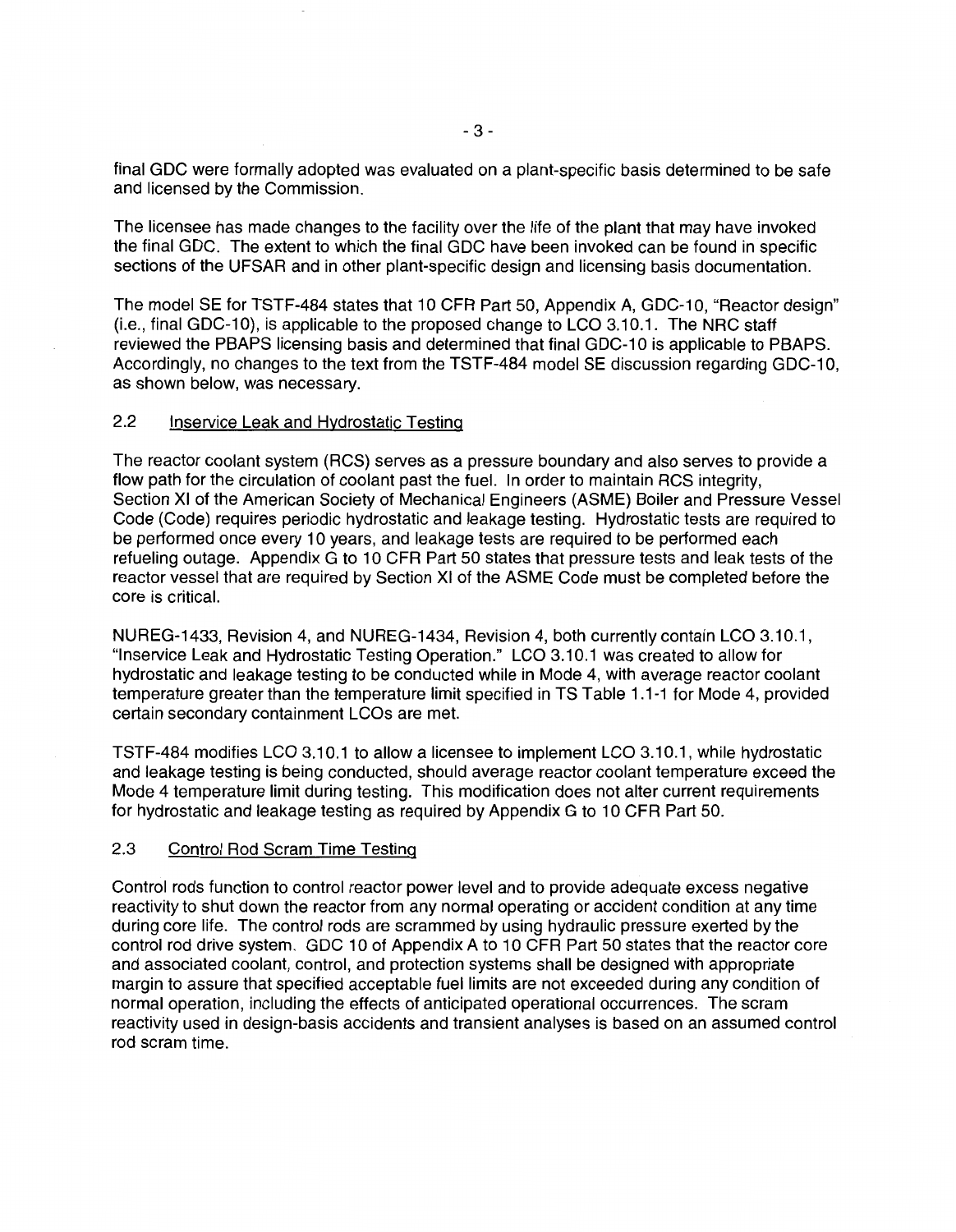NUREG-1433 and NUREG-1434 both currently contain surveillance requirements (SRs) to conduct scram time testing when certain conditions are met in order to ensure that GDC 10 of Appendix A to 10 CFR Part 50 is satisfied (STS SRs 3.1.4.1 and 3.1.4.4). SR 3.1.4.1 requires scram time testing to be conducted following a shutdown greater than or equal to 120 days, while SR 3.1.4.4 requires scram time testing to be conducted, following work on the control rod drive system or following fuel movement within the affected core cell. Both SRs must be performed at reactor steam dome pressure greater than or equal to 800 pounds per square inch gauge (psig) and prior to exceeding 40 percent rated thermal power (RTP).

For PBAPS, adoption of TSTF-484 would modify LCO 3.10.1 to allow SRs 3.1.4.1 and 3.1.4.4 to be conducted in Mode 4 with average reactor coolant temperature greater than 212 °F. Scram time testing would be performed in accordance with LCO 3.10.4, "Single Control Rod Withdrawal - Cold Shutdown." This modification to LCO 3.10.1 does not alter the means of compliance with GDC 10 of Appendix A to 10 CFR Part 50.

## 3.0 TECHNICAL EVALUATION

For PBAPS, the existing provisions of LCO 3.10.1 allow for hydrostatic and leakage testing to be conducted while in Mode 4 with average reactor coolant temperature greater than 212 °F, while imposing Mode 3 secondary containment requirements. Under the existing provision, LCO 3.10.1 would have to be implemented prior to hydrostatic and leakage testing. As a result, if LCO 3.10.1 was not implemented prior to hydrostatic and leakage testing, hydrostatic and leakage testing would have to be terminated if average reactor coolant temperature exceeded 212 °F during the conduct of the hydrostatic and leakage test. For PBAPS, adoption of TSTF-484 would modify LCO 3.10.1 to allow the licensee to implement LCO 3.10.1, while hydrostatic and leakage and scram time testing are being conducted, should average reactor coolant temperature exceed 212 °F during testing. The modification will allow completion of the above testing without the potential for interrupting the testing in order to reduce reactor vessel pressure, cool the RCS, and restart the test below 212 °F. Since the current LCO 3.10.1 allows testing to be conducted while in Mode 4 with average reactor coolant temperature greater than 212 °F, the proposed change does not introduce any new operational conditions beyond those currently allowed.

PBAPS SRs 3.1 .4.1 and 3.1 .4.4 require that control rod scram time be tested at reactor steam dome pressure greater than or equal to 800 psig and before exceeding 40 percent RTP. Performance of control rod scram time testing is typically scheduled concurrent with inservice leak or hydrostatic testing while the RCS is pressurized. Because of the number of control rods that must be tested, it is possible for the inservice leak or hydrostatic test to be completed prior to completing the scram time test. Under existing provisions, if scram time testing cannot be completed during the LCO 3.10.1 inservice leak or hydrostatic test, scram time testing must be suspended. Additionally, if LCO 3.10.1 is not implemented and average reactor coolant temperature exceeds 212 °F while performing the scram time test, scram time testing must also be suspended. In both situations, scram time testing is resumed during startup and is completed prior to exceeding 40 percent RTP. TSTF-484 modifies LCO 3.10.1 to allow a licensee to complete scram time testing initiated during inservice leak or hydrostatic testing. As stated earlier, since the current LCO 3.10.1 allows testing to be conducted while in Mode 4 with average reactor coolant temperature greater than 212 °F, the proposed change does not introduce any new operational conditions beyond those currently allowed. Completion of scram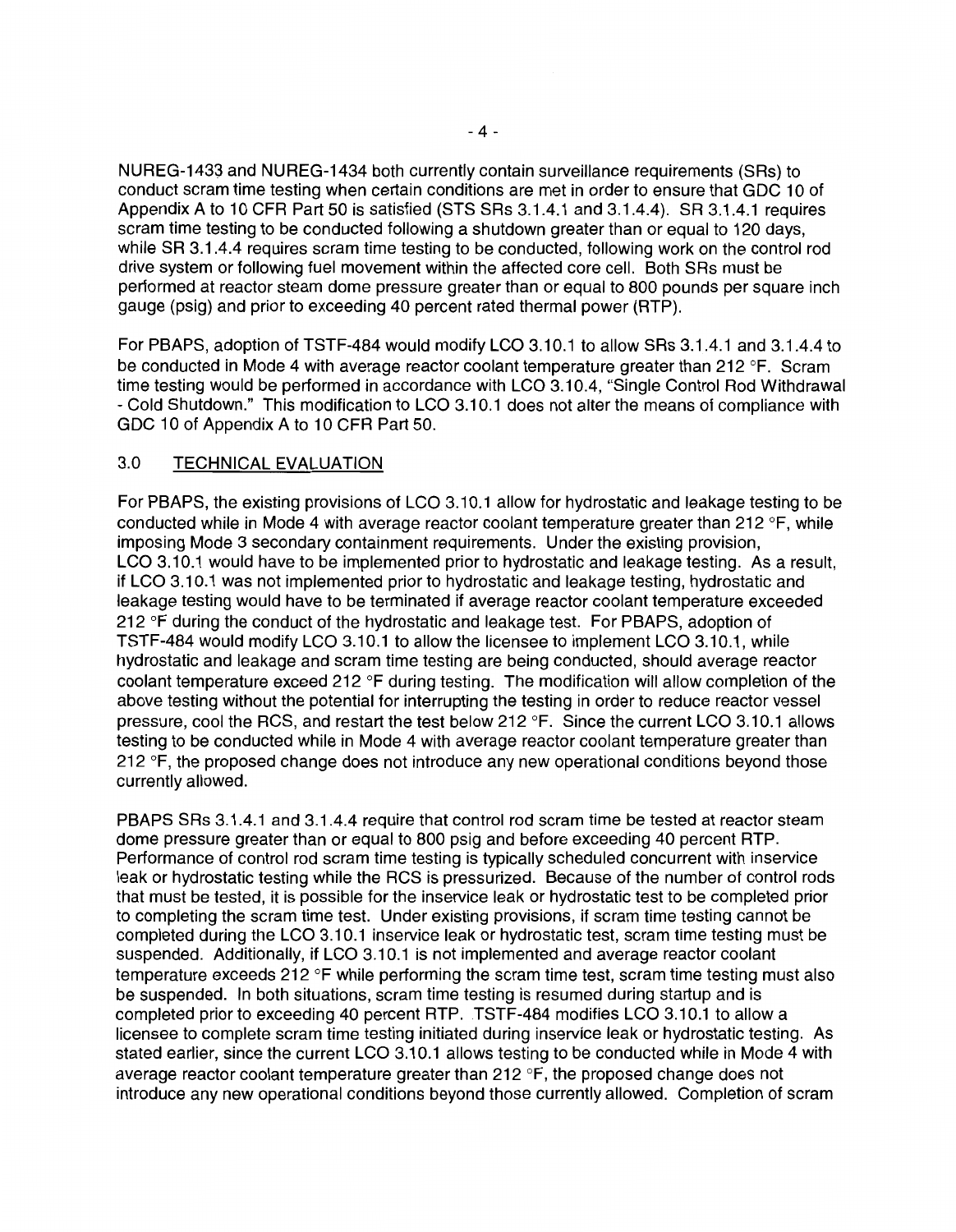time testing prior to reactor criticality and power operations results in a more conservative operating philosophy with attendant potential safety benefits.

It is acceptable to perform other testing concurrent with the inservice leak or hydrostatic test provided that this testing can be performed safely and does not interfere with the leak or hydrostatic test. However, it is not permissible to remain in TS 3.10.1 solely to complete such testing following the completion of inservice leak or hydrostatic testing and scram time testing.

Since the tests are performed with the reactor pressure vessel (RPV) nearly water solid, at low decay heat values, and near Mode 4 conditions, the stored energy in the reactor core will be very low. Small leaks from the RCS would be detected by inspections before a significant loss of inventory occurred. In addition, two low-pressure emergency core cooling systems (ECCS) injection/spray subsystems are required to be operable in Mode 4 by PBAPS TS LCO 3.5.2, "ECCS-Shutdown." In the event of a large RCS leak, the RPV would rapidly depressurize and allow operation of the low pressure ECCS. The capability of the low pressure ECCS would be adequate to maintain the fuel covered under the low decay heat conditions during these tests. Also, LCO 3.10.1 requires that the secondary containment and standby gas treatment system be operable and capable of handling any airborne radioactivity or steam leaks that may occur during performance of testing.

The protection provided by the normally required Mode 4 applicable LCOs, in addition to the secondary containment requirements required to be met by LCO 3.10.1, minimizes potential consequences in the event of any postulated abnormal event during testing. In addition, the requested modification to LCO 3.10.1 does not create any new modes of operation or operating conditions that are not currently allowed. Therefore, the NRC staff finds the proposed changes to PBAPS LCO 3.10.1 to be acceptable.

Attachment 3 to the licensee's application dated December 23, 2015, provided revised TS Bases pages to be implemented with the associated TS changes. These pages were provided for information only and will be revised in accordance with the TS Bases Control Program discussed in PBAPS TS 5.5.10.

#### 4.0 STATE CONSULTATION

In accordance with the Commission's regulations, the Pennsylvania State official was notified of the proposed issuance of the amendments. The State official had no comments.

#### 5.0 ENVIRONMENTAL CONSIDERATION

The amendments change a requirement with respect to installation or use of a facility component located within the restricted area as defined in 10 CFR Part 20. The NRC staff has determined that the amendments involve no significant increase in the amounts, and no significant change in the types, of any effluents that may be released offsite, and that there is no significant increase in individual or cumulative occupational radiation exposure. The Commission has previously issued a proposed finding that the amendments involve no significant hazards consideration, and there has been no public comment on such finding (81 FR 10680). Accordingly, the amendments meet the eligibility criteria for categorical exclusion set forth in 10 CFR 51.22(c)(9). Pursuant to 10 CFR 51.22(b), no environmental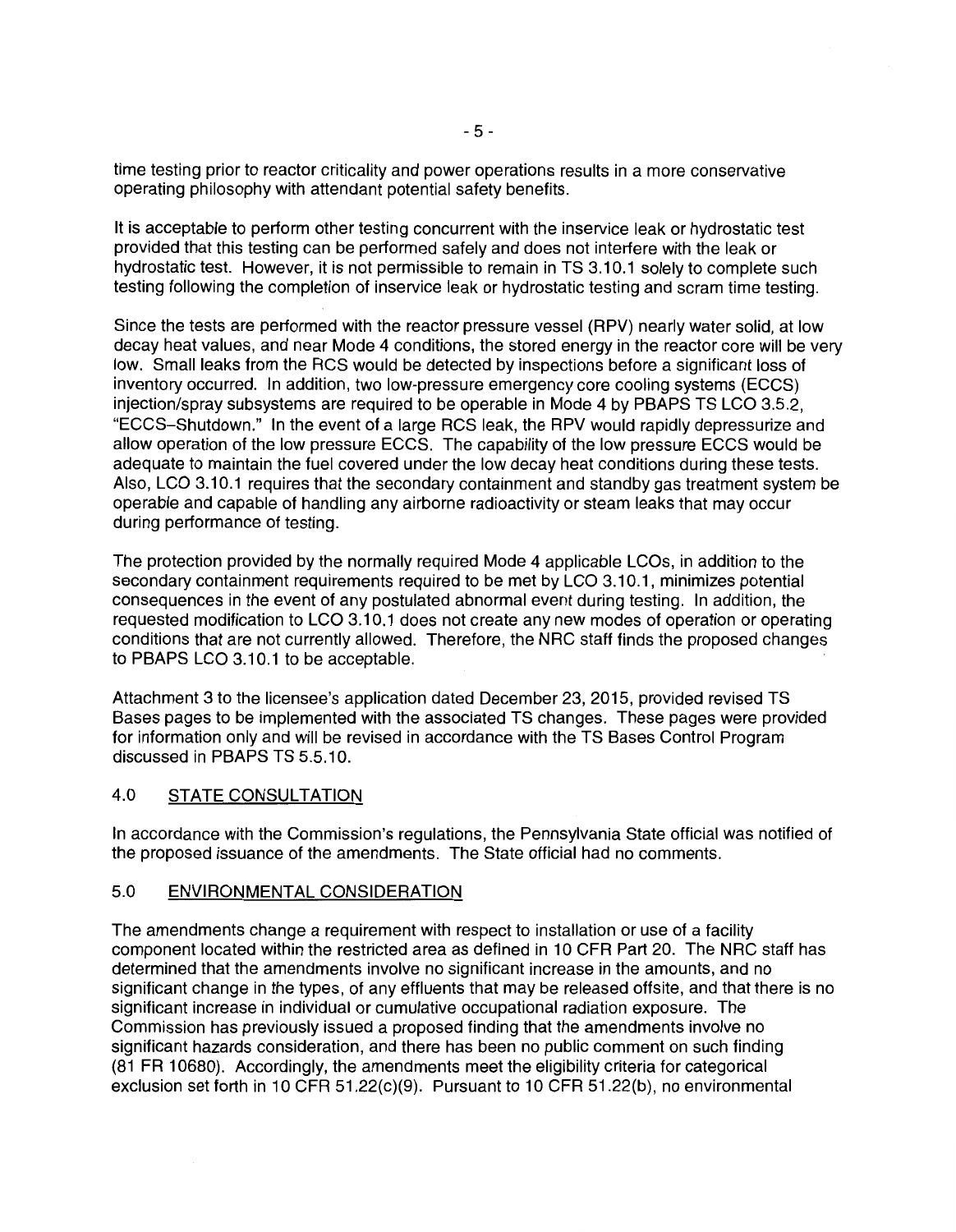impact statement or environmental assessment need be prepared in connection with the issuance of the amendments.

#### 6.0 CONCLUSION

The Commission has concluded, based on the considerations discussed above, that: (1) there is reasonable assurance that the health and safety of the public will not be endangered by operation in the proposed manner, (2) there is reasonable assurance that such activities will be conducted in compliance with the Commission's regulations, and (3) the issuance of the amendments will not be inimical to the common defense and security or to the health and safety of the public.

#### 7.0 REFERENCES

- 1. Exelon letter to the NRC, "Application to Revise Technical Specifications to Adopt TSTF-484, 'Use of TS 3.10.1 for Scram Time Testing Activities,' Revision 0, using the Consolidated Line Item Improvement Process," dated December 23, 2015 (ADAMS Accession No. ML 15357A250).
- 2. TSTF-484, "Use of TS 3.10.1 for Scram Time Testing Activities," dated May 5, 2005 (ADAMS Accession No. ML052930102).
- 3. NUREG-1433, Revision 4.0, "Standard Technical Specifications General Electric BWR/4 Plants," dated April 2012 (ADAMS Accession No. ML12104A192).
- 4. NUREG-1434, Revision 4.0, "Standard Technical Specifications General Electric BWR/6 Plants," dated April 2012 (ADAMS Accession No. ML12104A195).
- 5. SECY-92-223, "Resolution of Deviations Identified During the Systematic Evaluation Program," dated September 18, 1992 (ADAMS Accession No. ML003763736).

Principal Contributor: R. Ennis

Date: May 9, 2016